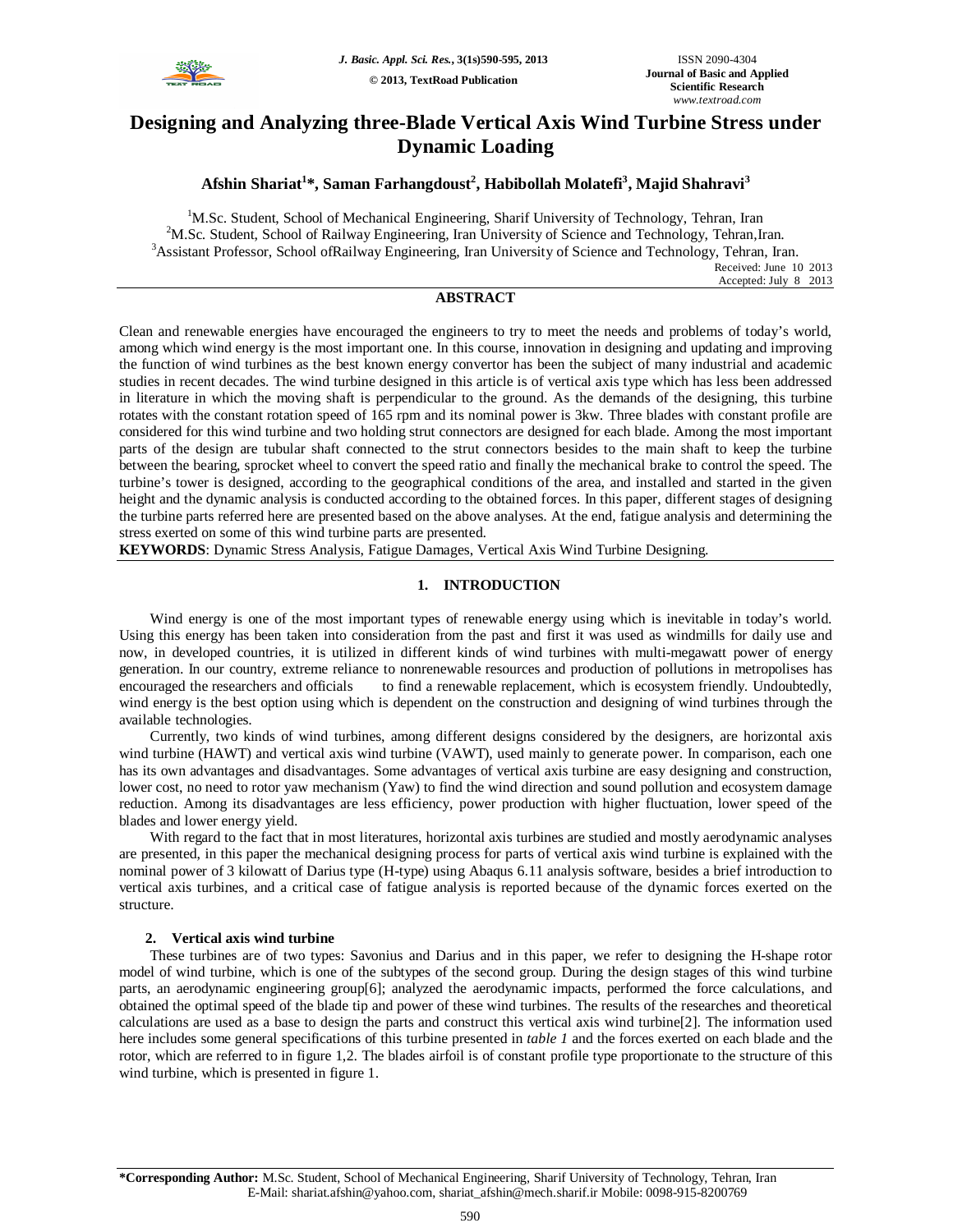#### Shariat *et al.,*2013

| <b>Table 1:</b> General specifications of wind turbine |  |  |  |
|--------------------------------------------------------|--|--|--|
|--------------------------------------------------------|--|--|--|

| <b>Turbine Specifications</b>          | <b>Definitions</b>               |
|----------------------------------------|----------------------------------|
| $P = 3000 W$                           | Desired output Power             |
| $\sigma = 0.44$                        | Solidity: $\sigma = \text{Bc/R}$ |
| $AR = 12.2$                            | Aspect Ratio: $AR = H/c$         |
| $B = 3$                                | Number of Blades                 |
| $_{\text{II}} = 10 \text{ m/s}$        | Free Stream Velocity             |
| $C = 0.27$ m                           | Chord Length                     |
| $H = 3.3 m$                            | Rotor Height                     |
| $R = 1.85$ m                           | <b>Rotor Radius</b>              |
| $p=1.224$ Kg/ <sub>m^3</sub>           | Air Density                      |
| Viscosity = $1.82 \times 10^{-5}$ Pa.s | Air Dynamic Viscosity            |
| $\lambda$ = 3.2                        | Design Tip Speed Ratio           |
| $\omega$ = 165.13 rpm= 17.29 rad/s     | Design Rotor Speed               |



**Fig. 1**:The force exerted on the rotor set in terms of blade rotation angle in the direction of rotor*radius*





**Fig. 3**: Airfoil profile (ML-VAWT) constant in the length of the blade

# **3. Detailed explanation of designing and modeling vertical axis wind turbine**

VAWT consists of three blades each 3300mm, which are made of three discrete parts of composite with polymeric background linked together in binding site of the strut connectors. The static analysis of blade structure is based on composite fracture factor and material selection and designing the number of layers, fabric angles and layers' order is done in finite elements software in such a way that the structure could bear the exerted loads such as aerodynamic forces, centrifuge and gravity. This structure analysis is studied separately in another paper. Each blade is kept through two strut connectors with special profile made of aluminum (Aluminum6063-TS) to form an arm to create the required torque. The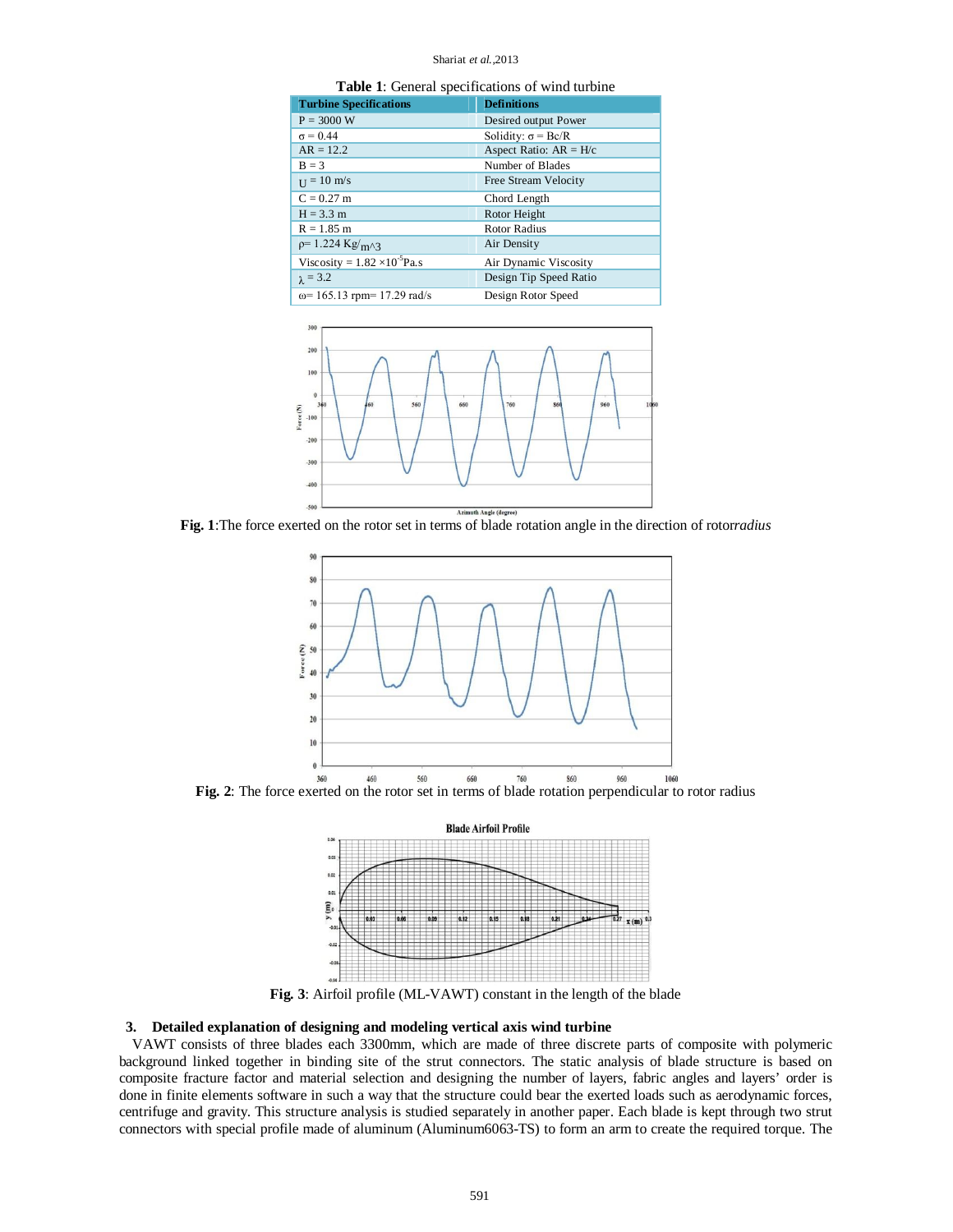tubular shaft of rotor which transfers the power to the sprocket wheel is designed with the length of 1610mm, 110mm diameter and 6mm thickness mad of steel (St37). To make the blades more rigid and prevent their bending against centrifugal forces, some cables are used to adjust the length that is shown in figure 4.



**Fig. 4**: Blades, strut connectors, cables and tubular shaft's profile

The tubular shaft of rotor is connected to the large sprocket wheel and the main shaft flange through a flange and six M18 screws. The lower shaft, which is made of steel VCN 200, is kept in housing through two roller bearings of [DIN 720-33212] type. A steel holder connects generator and mechanical brake as two layers with the thickness of 20mm made of iron through four iron rectangular profiles (50×60mm) to the housing body. This wind turbine's brake is mechanical which uses centrifugal force and is able to brake and control the wind turbine speed even in undesirable atmospheric conditions when the rotor rotation speed is high. This brake's design is similar to the mechanism of fishing hook selflocking shown in figure 5. With regard to the nominal spinning speed of the generator, the speed should be raised from 165 to 375 rpm, which is performed using double-row sprocket wheel system among the advantages of which are lower cost and smaller space, relative to the gear-box system [4,5]. The tower of this turbine is designed according to the information related to the wind speed in the area to be installed and consists of two or three tubes connected through internal flanges and their strength is increased using a rib that is shown in figure 6 [7].



**Fig. 5**: Housing, generator, mechanical brake and sprocket wheel profile



**Fig. 6**: Wind turbine tower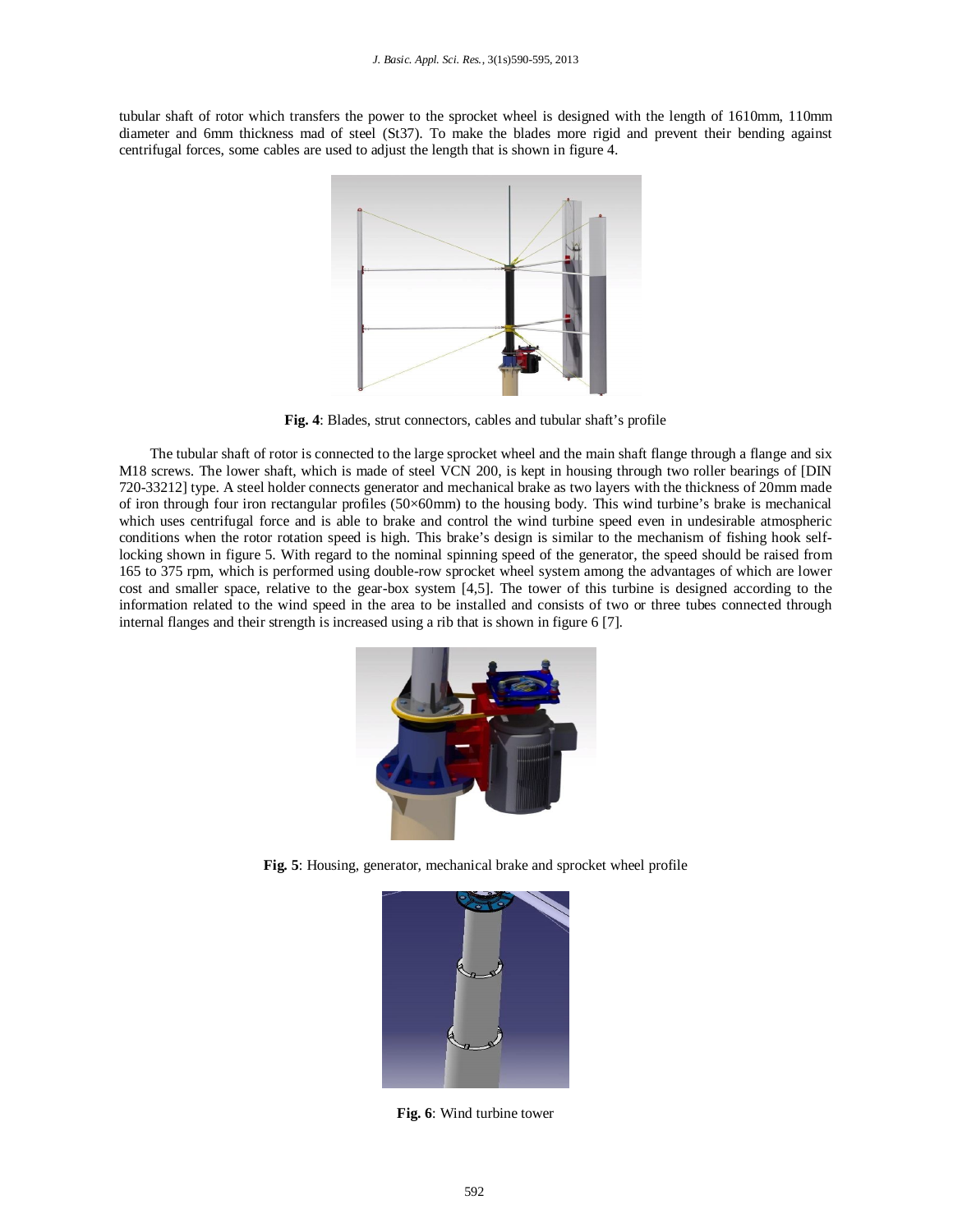### **4. Dynamic stress analysis of the turbine in full-scale condition**

To analyze the resistance of the system parts of this wind turbine, fatigue analyses are required because of the fluctuation of the forces exerted to the system. This fact is used for fatigue analysis for high rotation based on the stress. The approaches related to the stress are divided into four types: equivalent experimental stress, invariable stress mean stress and critical stress plate. In this article, we analyzed the wind turbine tower stress and wind turbine strut connector stress under dynamic loading using multi-axial fatigue analysis approach. A review of multi-axial fatigue analysis approach can be found in other literature [8, 9, 10, 11]. Liou and Mahadowan [12] suggested a model based on critical plate to model the multi-axial fatigue damage and made it reliable using experimental data o torsional bending fatigue. It is supposed that the fatigue crack plate is a plate, which experiences the most range of the main stress. The angle between critical plate and fatigue crack plate is  $\alpha$  which is different according to the material properties [13]. The formulas and explanations with more details are presented in the suggested literature. Here we just show the results. The general fatigue state is worked out as (Equ. 1, 2) in which  $\sigma_{a,c}$ ,  $t_{a,c}$ ,  $\sigma_{a,c}^H$  are respectively the vertical stress range, shear stress range and hydrostatic stress range exerted on critical plate.  $\sigma_{m,c}$  is the mean vertical stress exerted on the critical plate and  $N_f$  is the number of bearable rotation of the part up to fracture and  $\eta_{N_f}$  is the correction factor of the mean stress. We can use (Equ,1) if the fatigue test with mean stress is not available.

$$
\frac{1}{\beta} \sqrt{[\sigma_{a,c}(1 + \eta_{N_f} \frac{\sigma_{m,c}}{f_{N_f}})]^2 + \left(\frac{f_{N_f}}{t_{N_f}}\right)^2} (\tau_{a,c})^2 + k(\sigma_{a,c}^H)^2 (1)
$$
\n
$$
\eta_{N_f} = \frac{3}{4} + \frac{1}{4} \left(\frac{\sqrt{3} - \frac{f_{N_f}}{t_{N_f}}}{\sqrt{3} - 1}\right) \left(\frac{f_{N_f}}{t_{N_f}} > 1\right), \eta_{N_f} = 1 \qquad \left(\frac{f_{N_f}}{t_{N_f}} > 1\right) \tag{2}
$$

 $f_{Nf}$ and $t_{Nf}$  are fatigue strength coefficient in finite age of  $N_f$  for uniaxial loading and torsional load respectively. kand $\beta$ are the material parameters which can be determined using  $f_{Nf}$  and  $t_{Nf}$  values. The material parameters of  $\alpha$ ,  $k$  and  $\beta$  are listed in table 2 [13].



| $\alpha=0$<br>$\alpha$<br>$-4s^2$<br>$-2 +$<br>$K = 9(s2 - 1)$<br>K<br>$cos(2\alpha) =$<br>$\beta = 0$<br>$-\frac{1}{s^2}-4s^2$ | <b>Material</b><br>property | ັ | ັ<br>$S = -1$<br>J Nf |
|---------------------------------------------------------------------------------------------------------------------------------|-----------------------------|---|-----------------------|
| $K=0$<br>$\beta = [\cos^2(2\alpha) s^2 + \sin^2(2\alpha)]^2$                                                                    |                             |   |                       |

In this paper, the analysis is performed for strut connectors holding blades and wind turbine tower because of the criticality of the related part, but complete designing of the turbine is dependent on the analysis of all of the members affected by dynamic loads. With regard to the force diagram in terms of rotation angle of the blades obtained from aerodynamic analyses, we first calculate the recurrence interval and then force changes in time are drawn which is shown in figures 7,8. According to the drawn diagrams, the obtained results are entered in finite elements analysis software as force range changes format to calculate and study the stresses and structure displacement.

$$
f = 165 \frac{rev}{min} \times \frac{min}{60 s} = 2.75 \text{ Hz}(3)
$$

$$
T = \frac{1}{f} = \frac{1}{2.75} = 0.36 \text{ s}(4)
$$

In which f is frequency and T is recurrence interval in seconds.



**Fig. 7:** Force changes exerted to a blade perpendicular to the rotor radius in terms of time.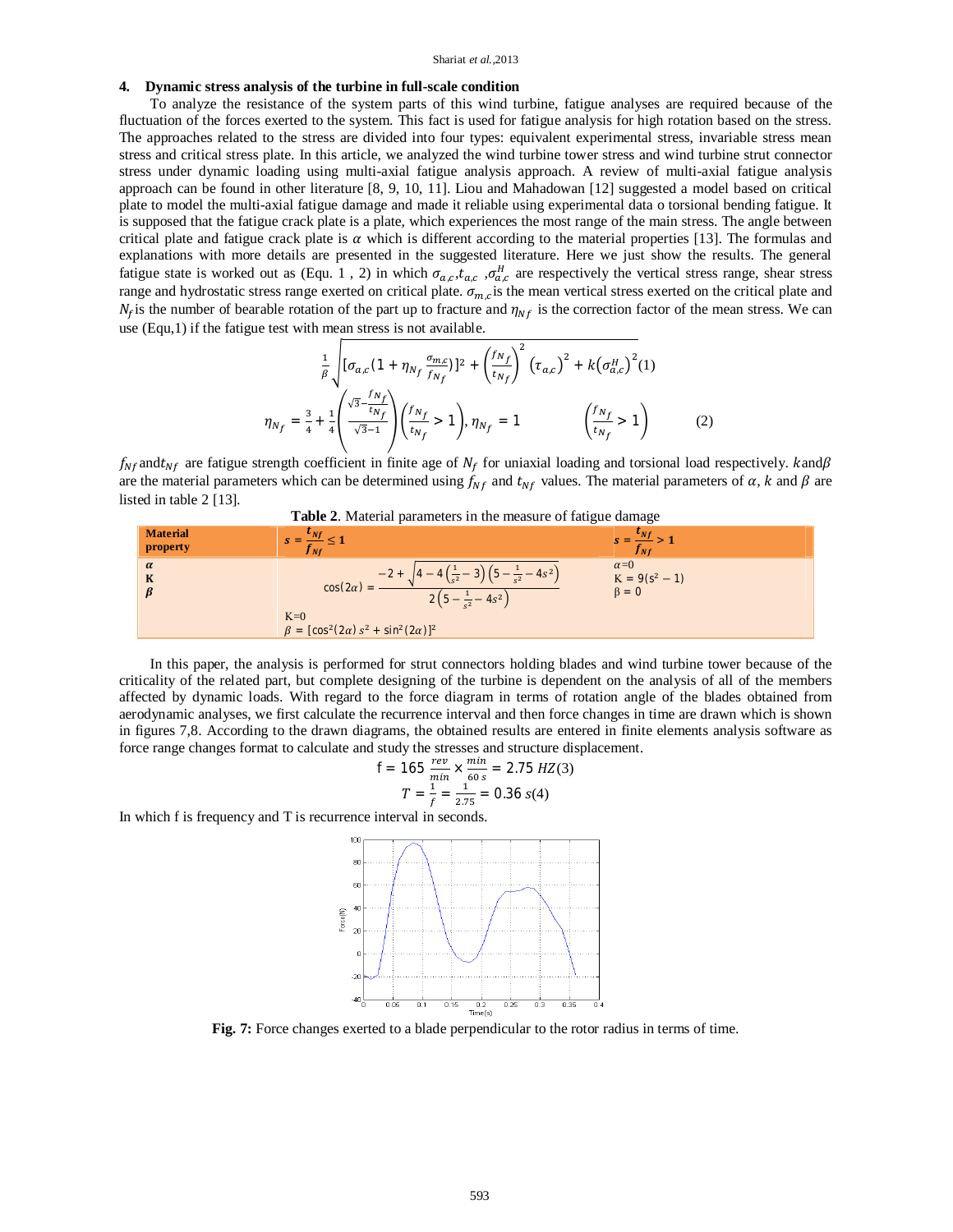

**Fig. 8:** force changes exerted to a blade in the direction of rotor radius in terms of time.

As can be seen in figure 9, related to the wind turbine tower designing and figure 10, related to the wind turbine strut connectors designing, it experiences some stresses and strains, that using Abaqus 6.11 stress analysis software we modeled the stress span [1] and this dynamic stress analysis helps the redder to study the main parts of wind turbine [3].



**Fig. 9**: The meshed profile of the tower under dynamic load



**Fig. 10**: The meshed profile of the strut connector under dynamic load

Then we have tried to determine figure 11 for better understanding of the highest value of stress along the force recurrence span and this diagram is selected for the Struts. Based on these results, we can calculate the confidence coefficient of the structure and redesign the dimensions or connections according to the design requirements considering the complementary information of the work conditions in each project.



**Fig.11:** Stress changes in terms of time